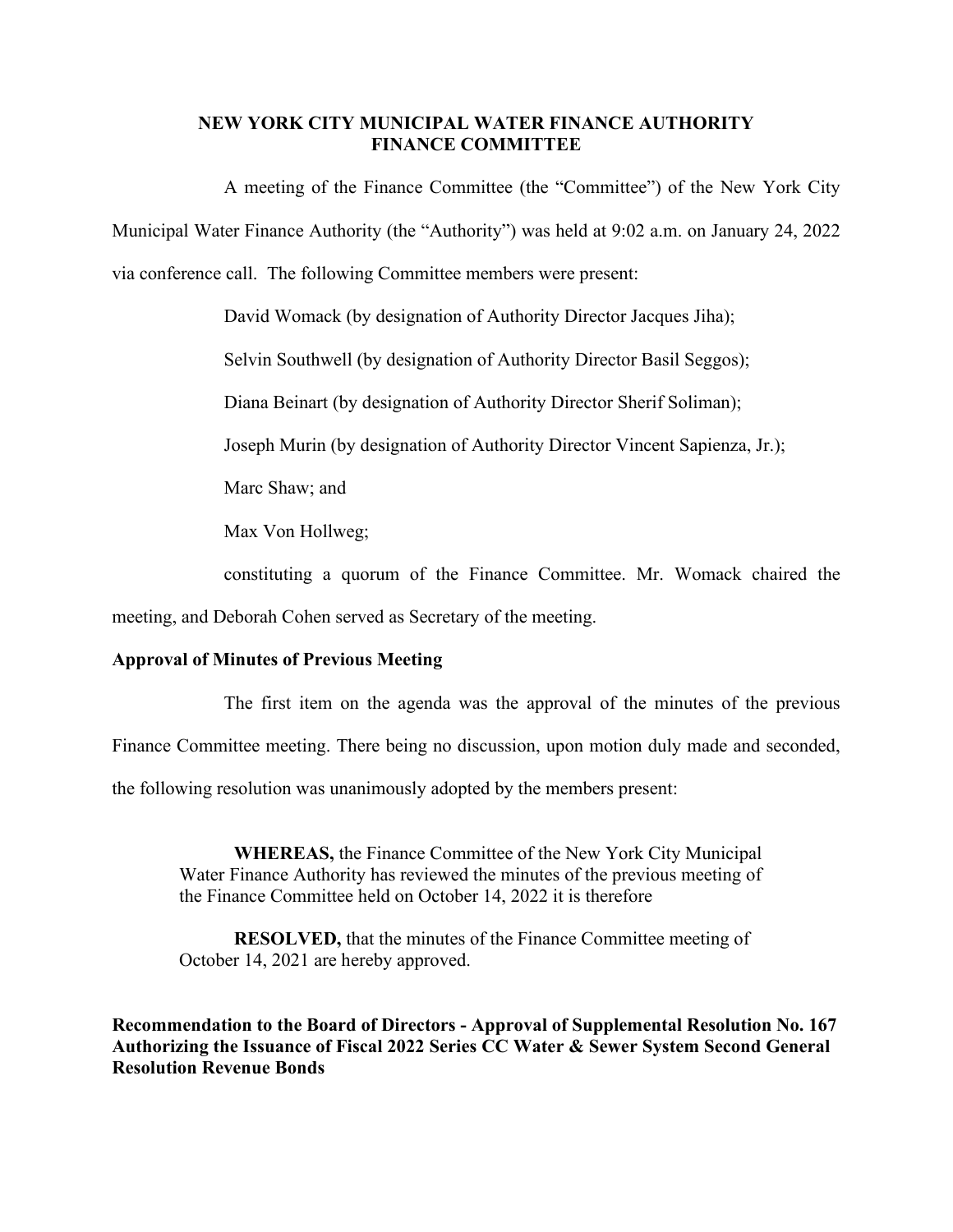The next item on the agenda was a resolution which would recommend to the Board of Directors approval of Supplemental Resolution No. 167 Authorizing the Issuance of the Authority's Fiscal 2022 Series CC Water & Sewer System Second General Resolution Revenue Bonds. Mr. Womack explained the parameters of the planned transaction, noting that the Authority expects to issue a total of \$500 million of tax-exempt new money bonds, but Supplemental Resolution No. 167 authorizes up to \$600 million of bonds to accommodate fluctuating market conditions. He also noted that the authorized True Interest Cost is 4.25%, but that the Authority expects a True Interest Cost of 3.3%. He noted the expected pricing dates are February 2 and 3, 2022, the expected closing date is February 10, 2022 and the lead book running manager for this transaction is Siebert Williams Shank. Discussion ensued. Then, upon unanimous vote of members present, the following resolutions were adopted:

**WHEREAS**, pursuant to the New York Public Authorities Law, the Finance Committee of the New York City Municipal Water Finance Authority (the "Authority") is charged with reviewing proposals for the issuance of debt by the Authority and making recommendations to the Board; and

**WHEREAS**, the Finance Committee has received and reviewed a proposal for the approval of Supplemental Resolution No. 167 Authorizing the Issuance of Fiscal 2022 Series CC Water & Sewer System Second General Resolution Revenue Bonds; it is therefore

**RESOLVED**, that the Finance Committee recommends to the Board of Directors the approval Supplemental Resolution No. 167 Authorizing the Issuance of Fiscal 2022 Series CC Water & Sewer System Second General Resolution Revenue Bonds.

## **Recommendation to the Board of Directors - Approval of Supplemental Resolution No. 168 Authorizing the Issuance of Fiscal 2022 Series DD Adjustable Rate Water & Sewer System Second General Resolution Revenue Bonds**

The next item on the agenda was a resolution which would recommend to the

Board of Directors approval of Supplemental Resolution No. 168 Authorizing the Issuance of the

Authority's Fiscal 2022 Series DD Adjustable Rate Water & Sewer System Second General

Resolution Revenue Bonds. Mr. Womack explained the parameters of the planned transaction,